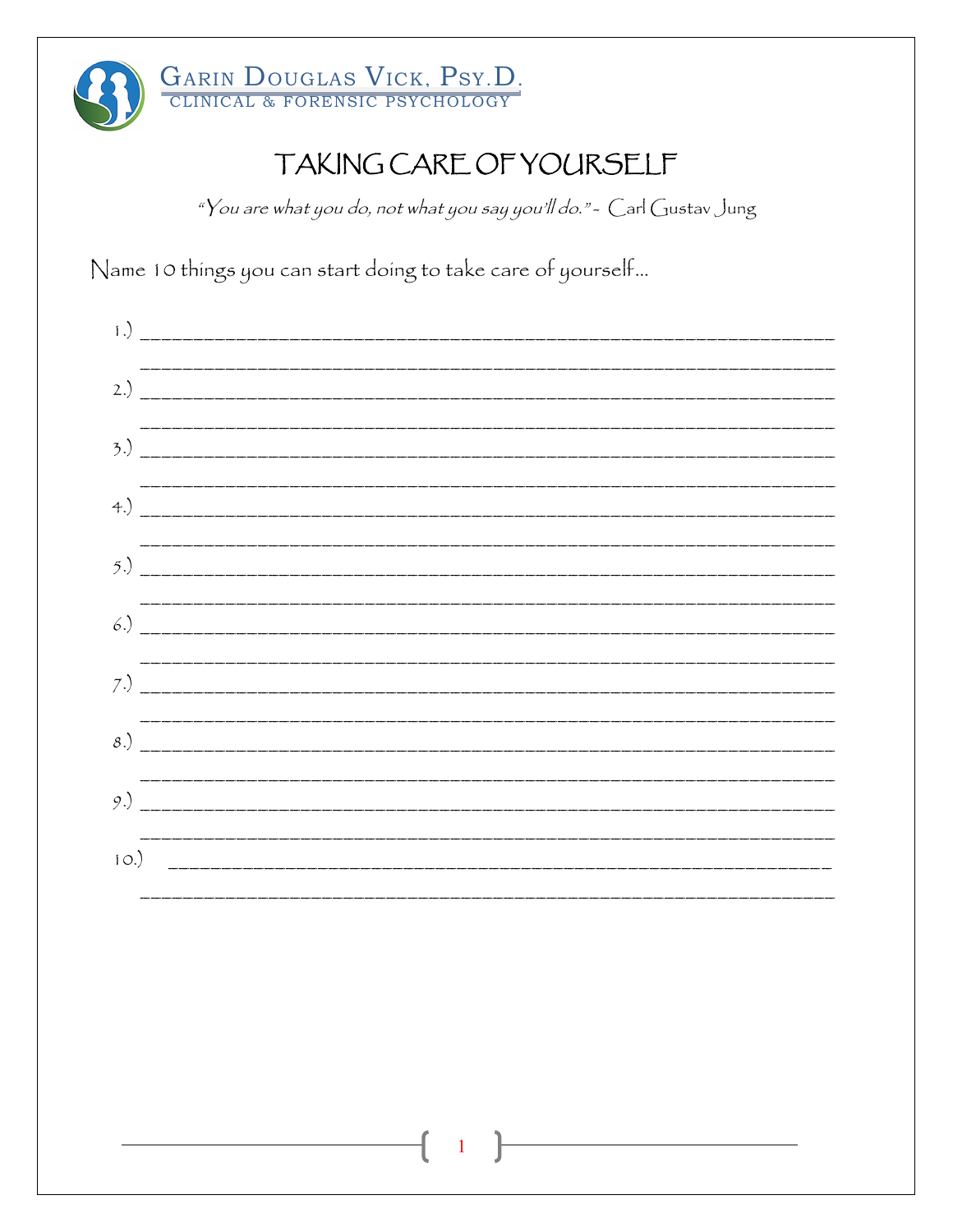| <b>GARIN DOUGLAS VICK, PSY.D.</b><br>CLINICAL & FORENSIC PSYCHOLOGY                              |
|--------------------------------------------------------------------------------------------------|
| TAKING CARE OF YOURSELF                                                                          |
| "Things turn out best for people who make the best of the way things turn out."<br>- John Wooden |
| What compliment do most people give you? Do you agree If not, Why? __________                    |
|                                                                                                  |
|                                                                                                  |
|                                                                                                  |
|                                                                                                  |
| What is your favorite attribute about yourself                                                   |
|                                                                                                  |
|                                                                                                  |
|                                                                                                  |
| $\overline{2}$                                                                                   |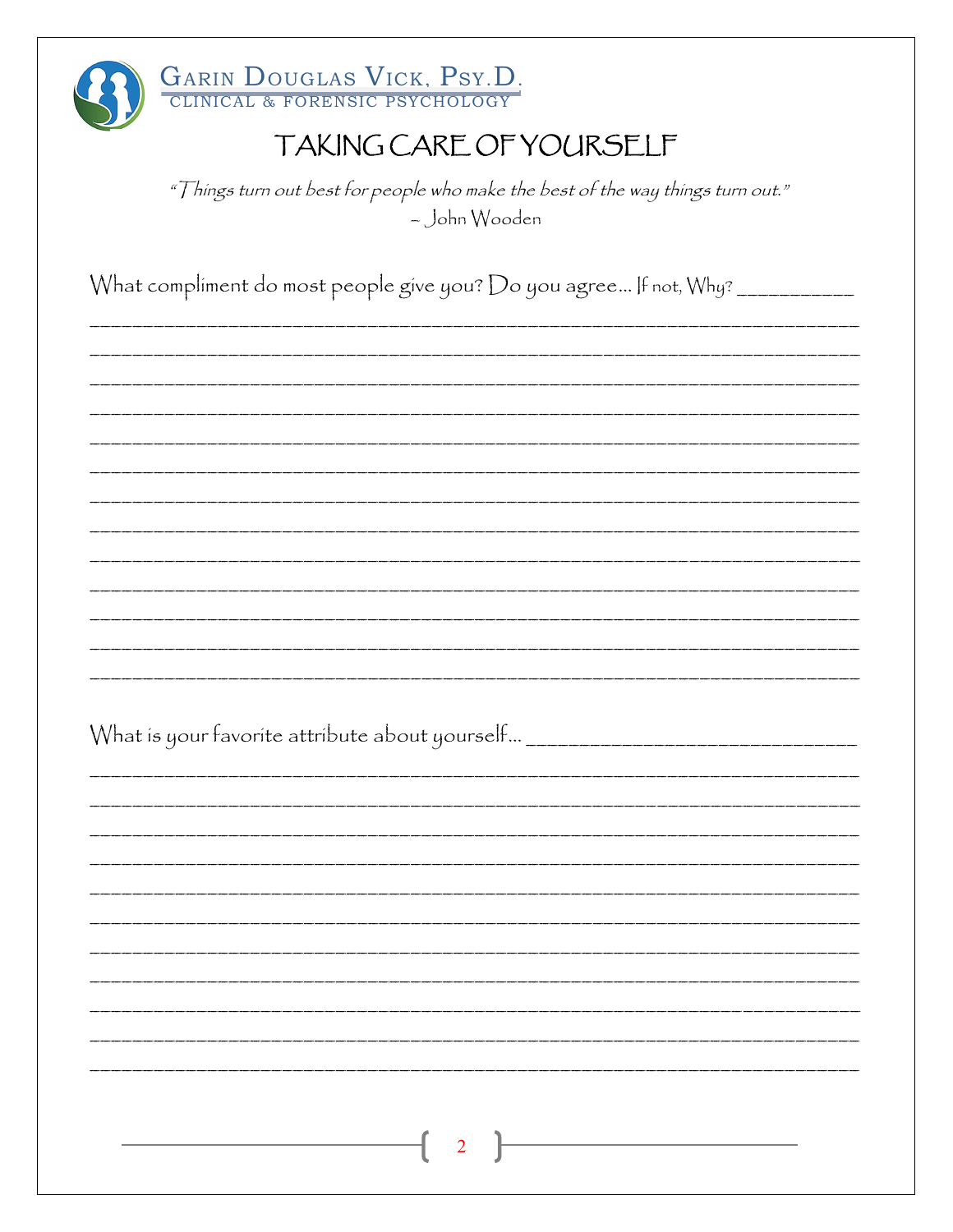

" |f it doesn't challenge you, it won't change you." - Fred DeVito

| $\overline{\mathbf{3}}$ |  |  |
|-------------------------|--|--|
|                         |  |  |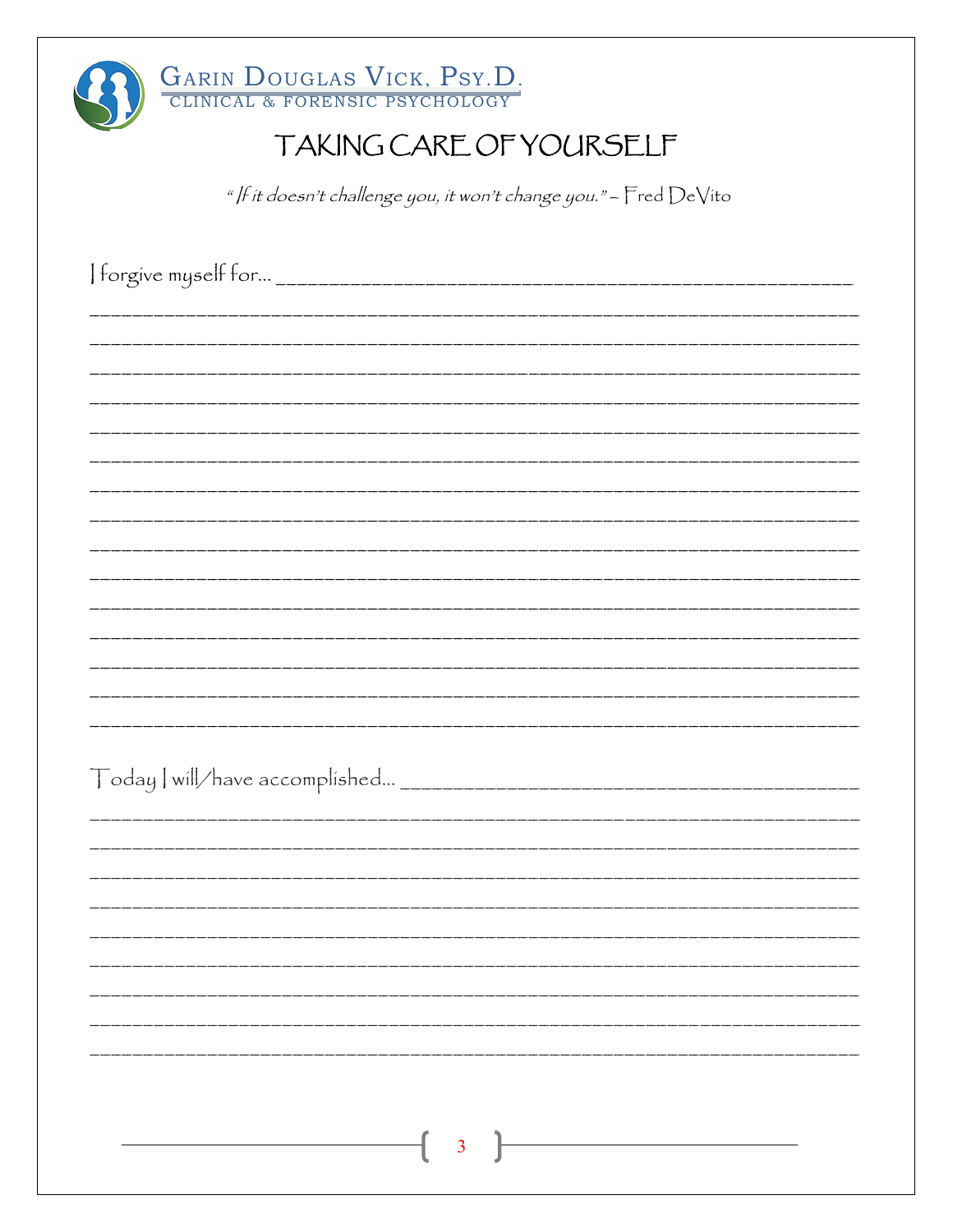

GARIN DOUGLAS VICK, PSY.D.

#### TAKING CARE OF YOURSELF

"Talk to yourself like you would to someone you love." - Brene' Brown

How often do you compare yourself to others, and how can you tell... \_\_\_\_\_\_\_\_

How could comparing yourself to others be harmful to your own self-esteem... \_\_\_\_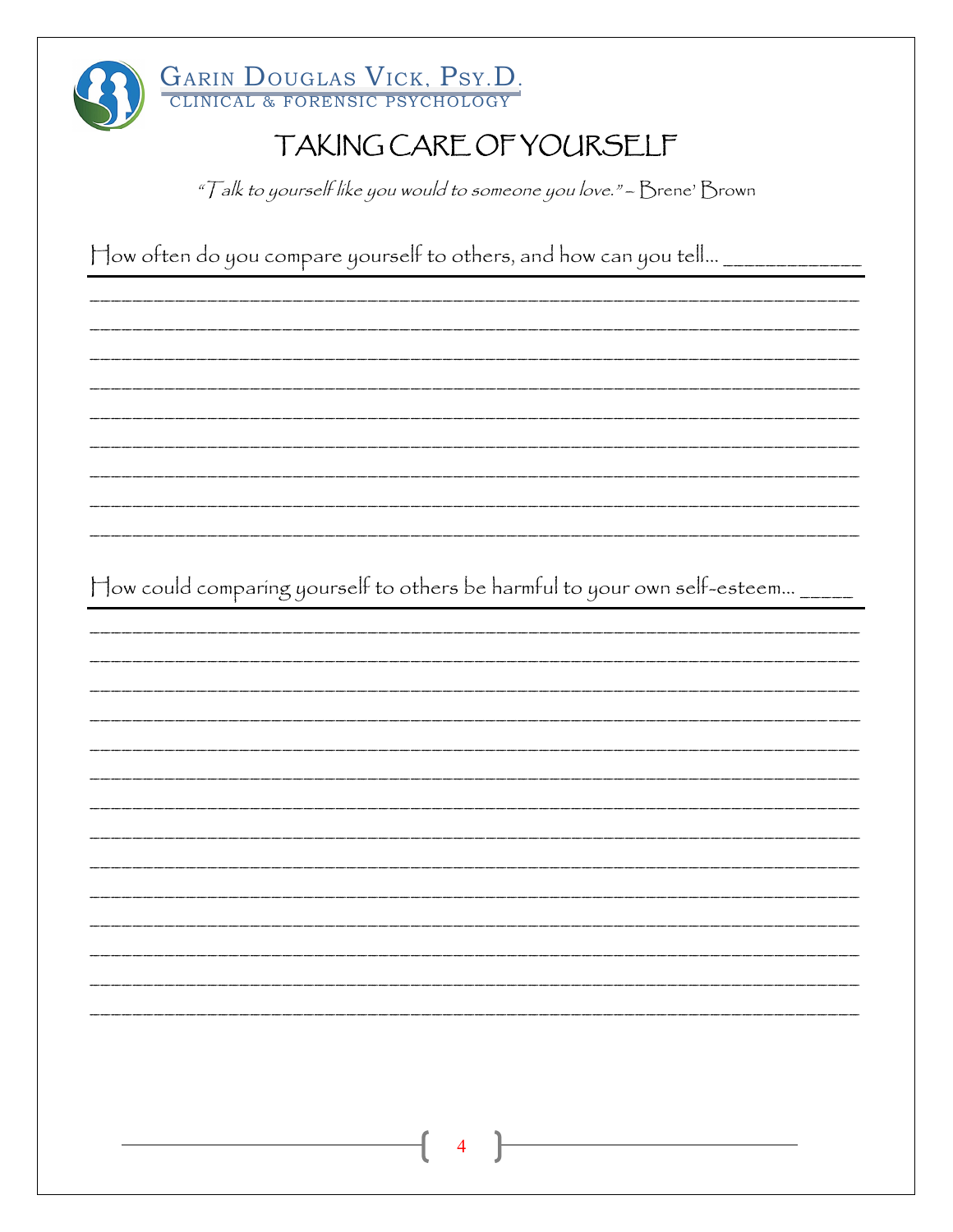

"Givers have to set limits because takers rarely do." - Henry Ford

Name five traits that make you a good person...

| $\left( 4. \right)$                                                                                                                                                                                                                                                                                                                                                                                                                                  |  |
|------------------------------------------------------------------------------------------------------------------------------------------------------------------------------------------------------------------------------------------------------------------------------------------------------------------------------------------------------------------------------------------------------------------------------------------------------|--|
| $\begin{tabular}{c} . & \rule{2.2cm}{0.15cm} \multicolumn{2}{c}{} & \multicolumn{2}{c}{} & \multicolumn{2}{c}{} & \multicolumn{2}{c}{} \\ . & \rule{2.2cm}{0.15cm} \multicolumn{2}{c}{} & \multicolumn{2}{c}{} & \multicolumn{2}{c}{} & \multicolumn{2}{c}{} \\ . & \rule{2.2cm}{0.15cm} \multicolumn{2}{c}{} & \multicolumn{2}{c}{} & \multicolumn{2}{c}{} & \multicolumn{2}{c}{} \\ . & \rule{2.2cm}{0.15cm} \multicolumn{2}{c}{} & \multicolumn{$ |  |

| $\mathbf{1}$ |                 |
|--------------|-----------------|
|              |                 |
|              |                 |
|              |                 |
|              |                 |
|              |                 |
|              |                 |
|              |                 |
|              |                 |
|              |                 |
|              |                 |
|              |                 |
|              |                 |
|              |                 |
|              |                 |
|              |                 |
|              |                 |
|              |                 |
|              |                 |
|              |                 |
|              |                 |
|              |                 |
|              |                 |
|              |                 |
|              |                 |
|              |                 |
|              |                 |
|              |                 |
|              |                 |
|              |                 |
|              |                 |
|              |                 |
|              |                 |
|              |                 |
|              |                 |
|              |                 |
|              |                 |
|              |                 |
|              |                 |
|              |                 |
|              |                 |
|              |                 |
|              |                 |
|              |                 |
|              |                 |
|              |                 |
|              |                 |
|              |                 |
|              |                 |
|              |                 |
|              |                 |
|              |                 |
|              |                 |
|              |                 |
|              |                 |
|              |                 |
|              |                 |
|              |                 |
|              |                 |
|              |                 |
|              |                 |
|              |                 |
|              |                 |
|              |                 |
|              |                 |
|              |                 |
|              |                 |
|              |                 |
|              |                 |
|              |                 |
|              |                 |
|              |                 |
|              |                 |
|              |                 |
|              |                 |
|              | $5\overline{)}$ |
|              | $-\big($        |
|              |                 |
|              |                 |
|              |                 |
|              |                 |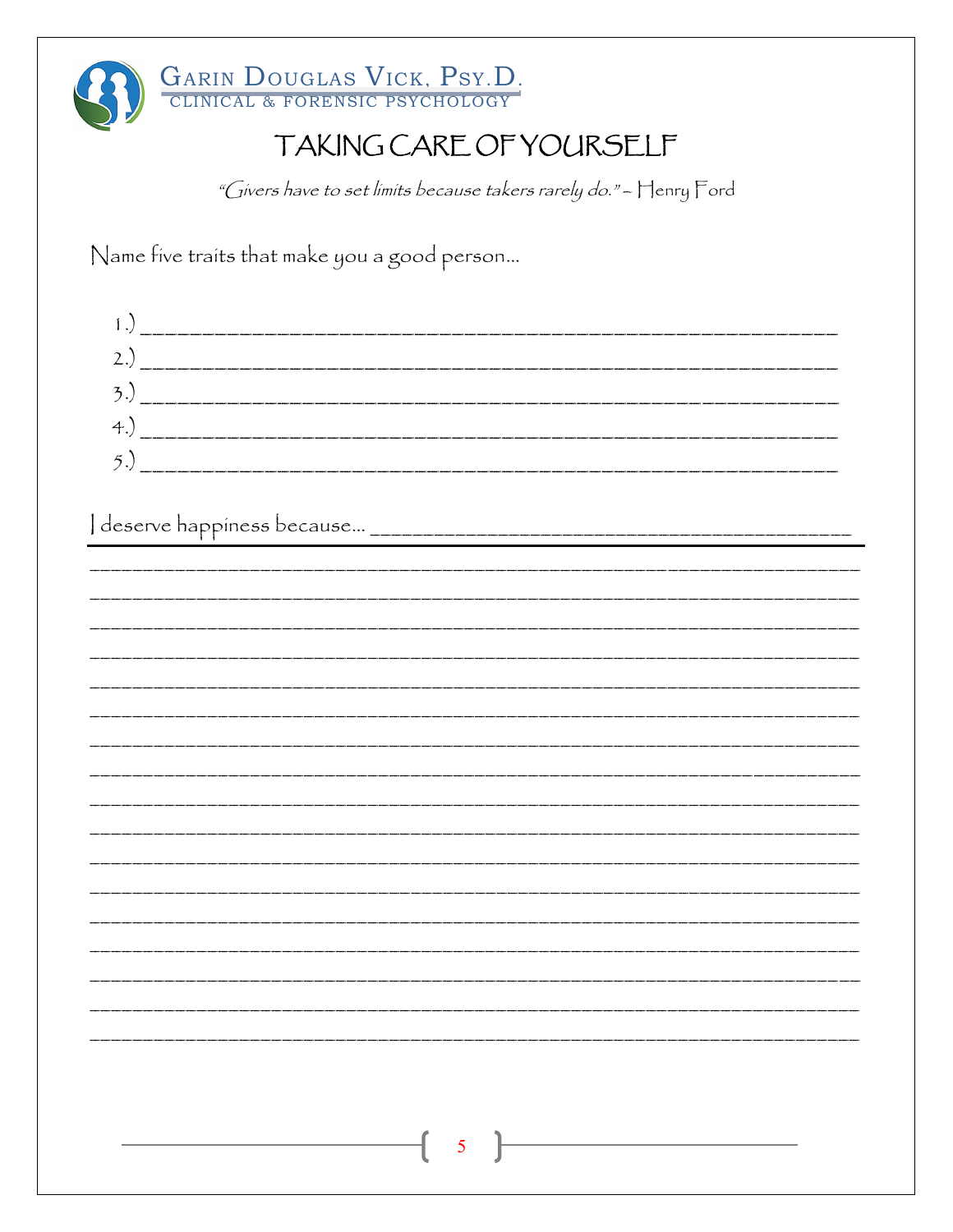

"/t's never too early or too late to work towards being the healthiest you." - Diane St. Louis

What has happened to you that has made you a stronger person... \_\_\_\_\_\_\_\_\_\_\_\_\_\_\_\_ 6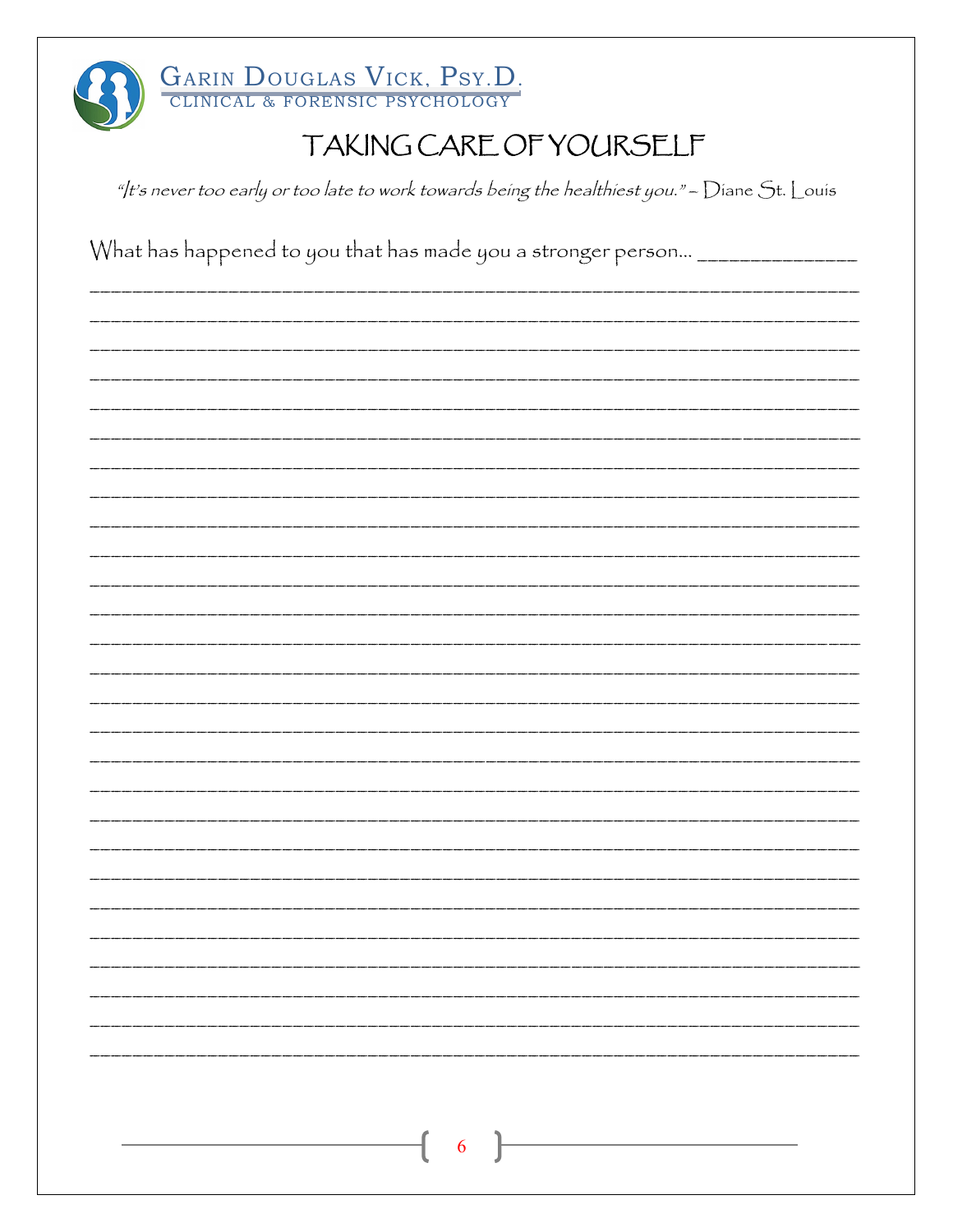GARIN DOUGLAS VICK, PSY.D.

"Whether you think you can or whether you think you can't you're right." - Henry Ford

Think about the past week and list 10 ways you took care of yourself (big or small)...

| 1.   |                                                                                                                                                                                                                                                                                                                                                                                           |  |  |
|------|-------------------------------------------------------------------------------------------------------------------------------------------------------------------------------------------------------------------------------------------------------------------------------------------------------------------------------------------------------------------------------------------|--|--|
| 2.)  |                                                                                                                                                                                                                                                                                                                                                                                           |  |  |
|      | (3.)                                                                                                                                                                                                                                                                                                                                                                                      |  |  |
|      |                                                                                                                                                                                                                                                                                                                                                                                           |  |  |
|      | .<br>Nati manati manati manati manati manati manati manati manati manati manati manati manati manati manati manati m<br><u>5.)</u>                                                                                                                                                                                                                                                        |  |  |
|      |                                                                                                                                                                                                                                                                                                                                                                                           |  |  |
| 7.)  |                                                                                                                                                                                                                                                                                                                                                                                           |  |  |
|      | .<br>In skape skape man skape skape man skape skape man skape man skape man skape man skape man skape man skape man                                                                                                                                                                                                                                                                       |  |  |
| 8.)  |                                                                                                                                                                                                                                                                                                                                                                                           |  |  |
|      |                                                                                                                                                                                                                                                                                                                                                                                           |  |  |
| 10.) |                                                                                                                                                                                                                                                                                                                                                                                           |  |  |
|      |                                                                                                                                                                                                                                                                                                                                                                                           |  |  |
|      |                                                                                                                                                                                                                                                                                                                                                                                           |  |  |
|      | $\begin{array}{ c c c c c }\hline \hspace{1.5cm}& \hspace{1.5cm} & \hspace{1.5cm} & \hspace{1.5cm} & \hspace{1.5cm} & \hspace{1.5cm} & \hspace{1.5cm} & \hspace{1.5cm} & \hspace{1.5cm} & \hspace{1.5cm} & \hspace{1.5cm} & \hspace{1.5cm} & \hspace{1.5cm} & \hspace{1.5cm} & \hspace{1.5cm} & \hspace{1.5cm} & \hspace{1.5cm} & \hspace{1.5cm} & \hspace{1.5cm} & \hspace{1.5cm} & \hs$ |  |  |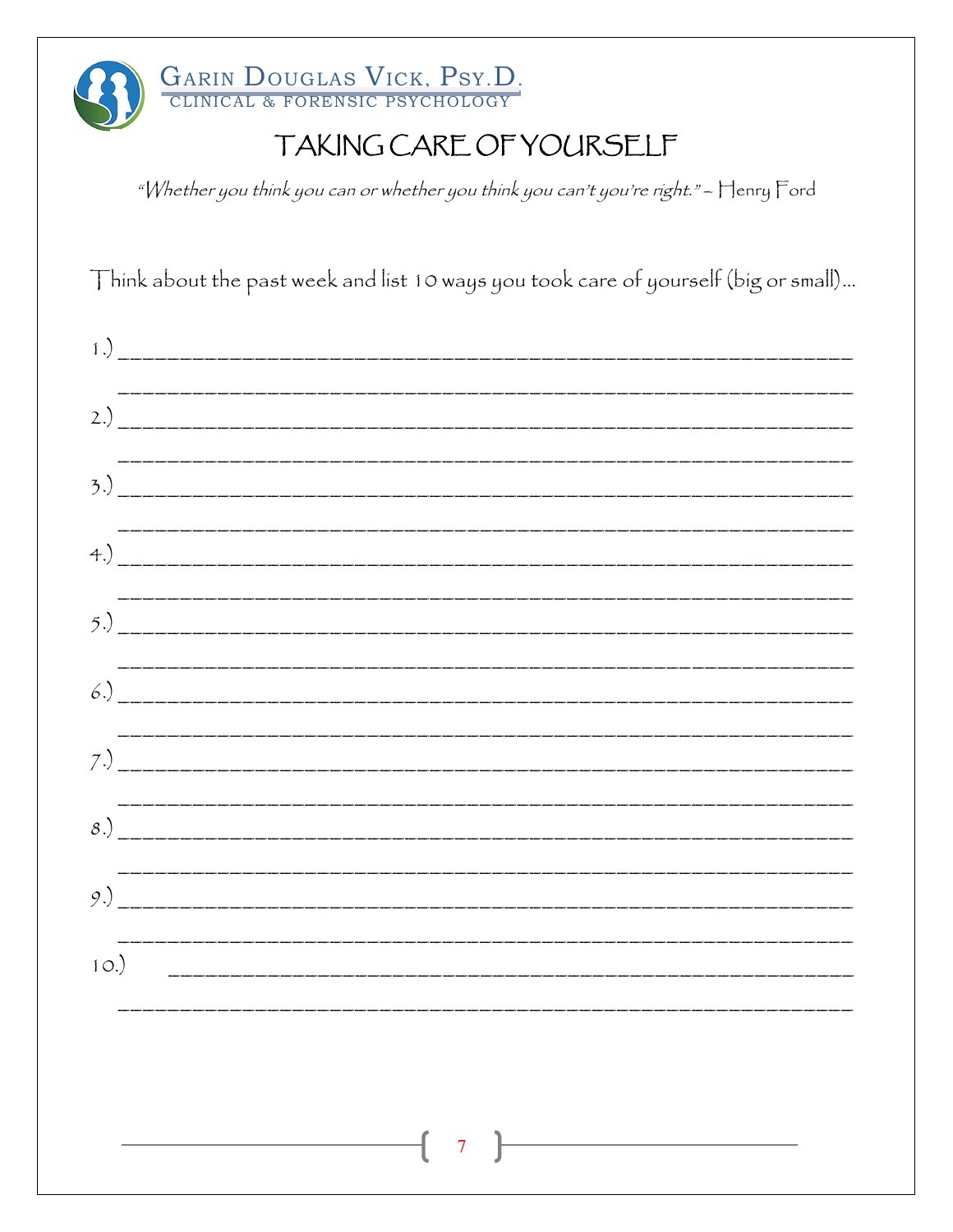

GARIN DOUGLAS VICK, PSY.D.

## TAKING CARE OF YOURSELF

"The only person to compare yourself to is the person you were yesterday." - Johann ML Brown

Think of someone who radiates self-respect. How can you tell this person respects 

Challenge yourself by doing something outside of your comfort zone. Then write how it felt before, during, and after the new behavior... \_\_\_\_\_\_\_\_\_\_\_\_\_\_\_\_\_\_\_\_\_\_\_

| 8 |
|---|
|   |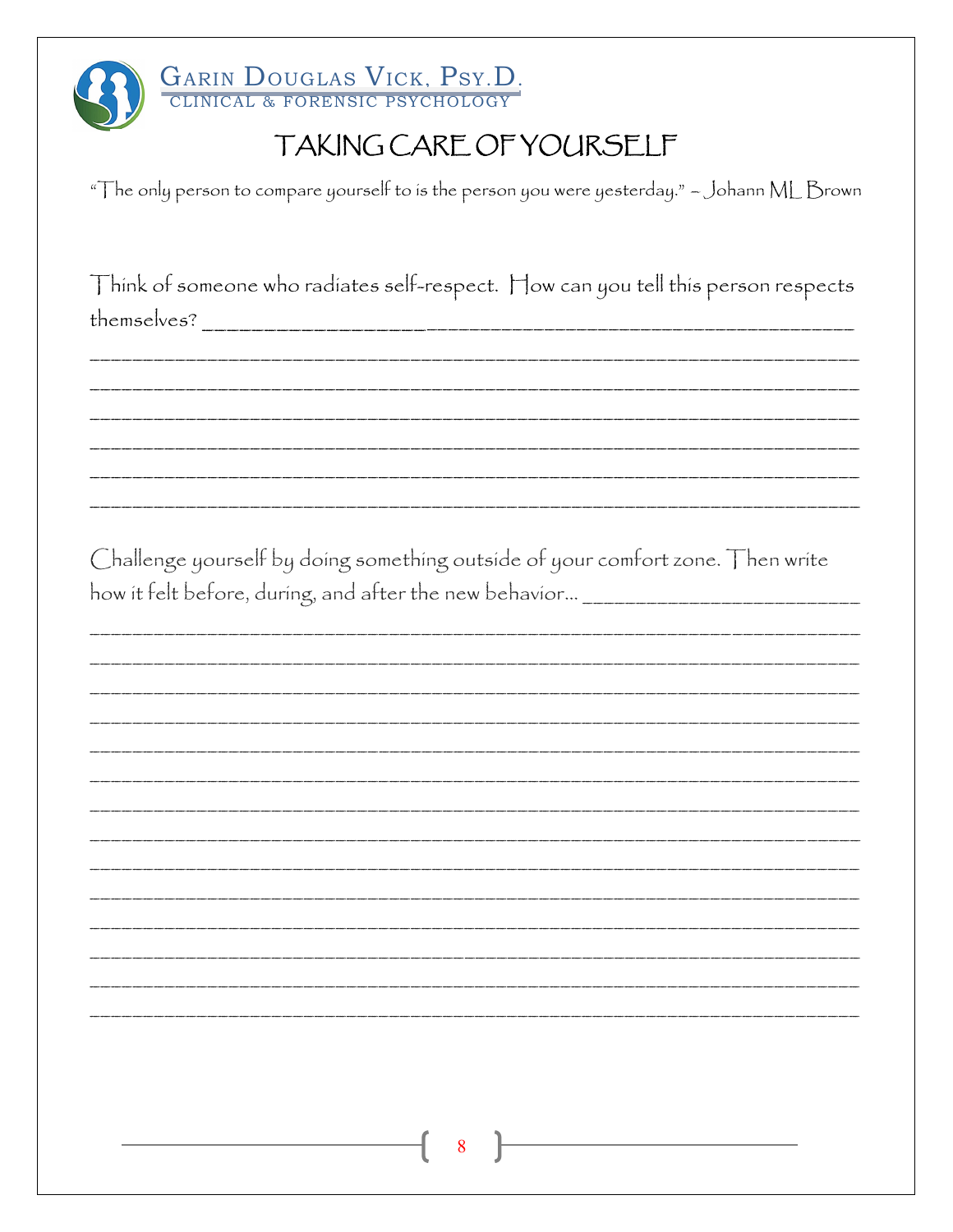| GARIN DOUGLAS VICK, PSY.D.                                                    |
|-------------------------------------------------------------------------------|
| TAKING CARE OF YOURSELF                                                       |
| "Feelings are just visitors. Let them come and go." - Mooji                   |
|                                                                               |
|                                                                               |
|                                                                               |
|                                                                               |
|                                                                               |
|                                                                               |
| What surprised you the most about how you responded to your divorce _________ |
|                                                                               |
|                                                                               |
|                                                                               |
|                                                                               |
|                                                                               |
|                                                                               |
|                                                                               |
|                                                                               |
|                                                                               |
|                                                                               |
|                                                                               |
|                                                                               |
|                                                                               |
| 9                                                                             |
|                                                                               |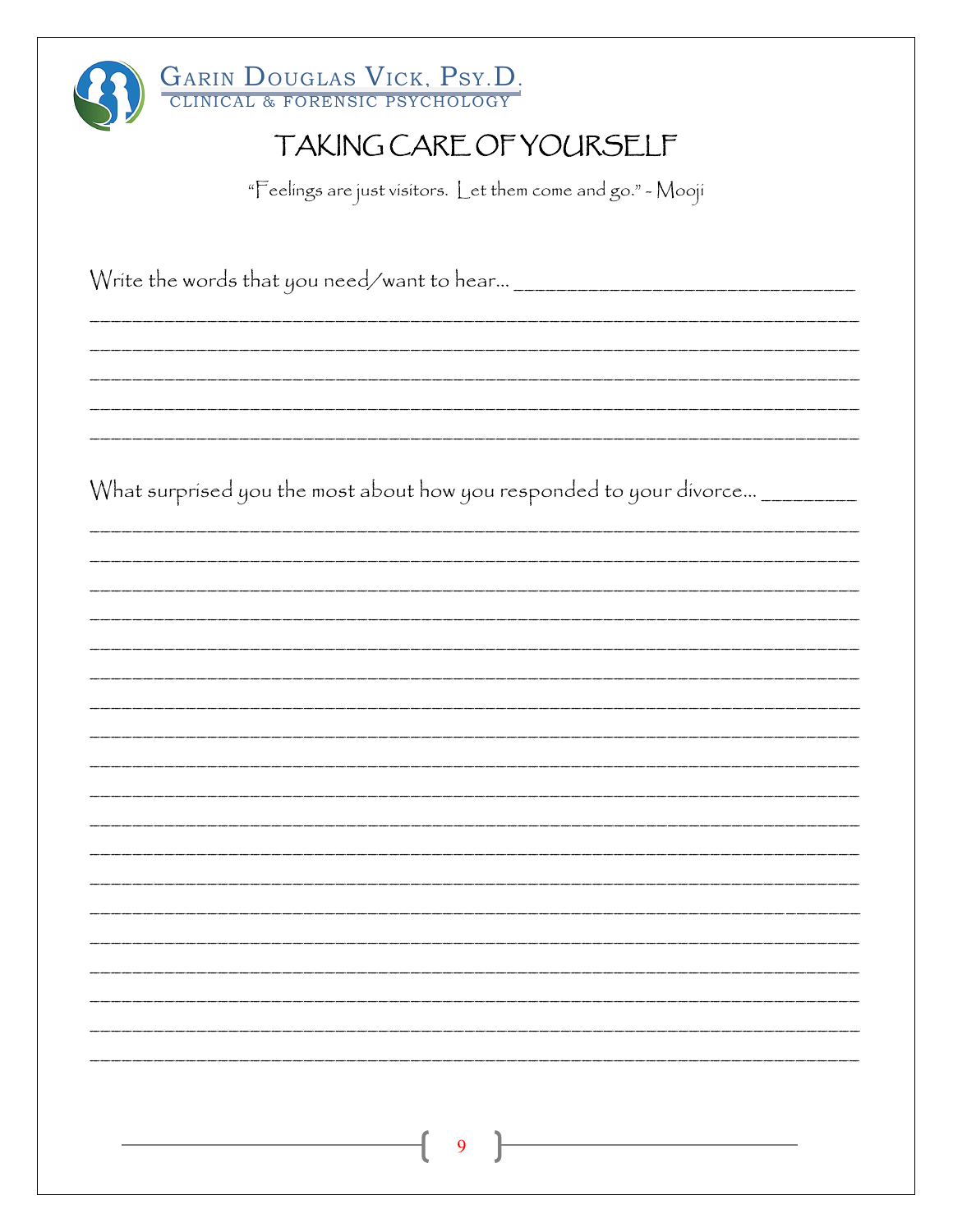| <b>GARIN DOUGLAS VICK, PSY.D.</b><br>CLINICAL & FORENSIC PSYCHOLOGY                |
|------------------------------------------------------------------------------------|
| TAKING CARE OF YOURSELF                                                            |
| "Nothing holds you back more than your own insecurities."                          |
|                                                                                    |
|                                                                                    |
|                                                                                    |
| Write about a difficult time during your divorce and how you overcame it _________ |
|                                                                                    |
|                                                                                    |
|                                                                                    |
|                                                                                    |
|                                                                                    |
|                                                                                    |
|                                                                                    |
|                                                                                    |
|                                                                                    |
|                                                                                    |
|                                                                                    |
|                                                                                    |
| $\begin{bmatrix} 10 \end{bmatrix}$                                                 |
|                                                                                    |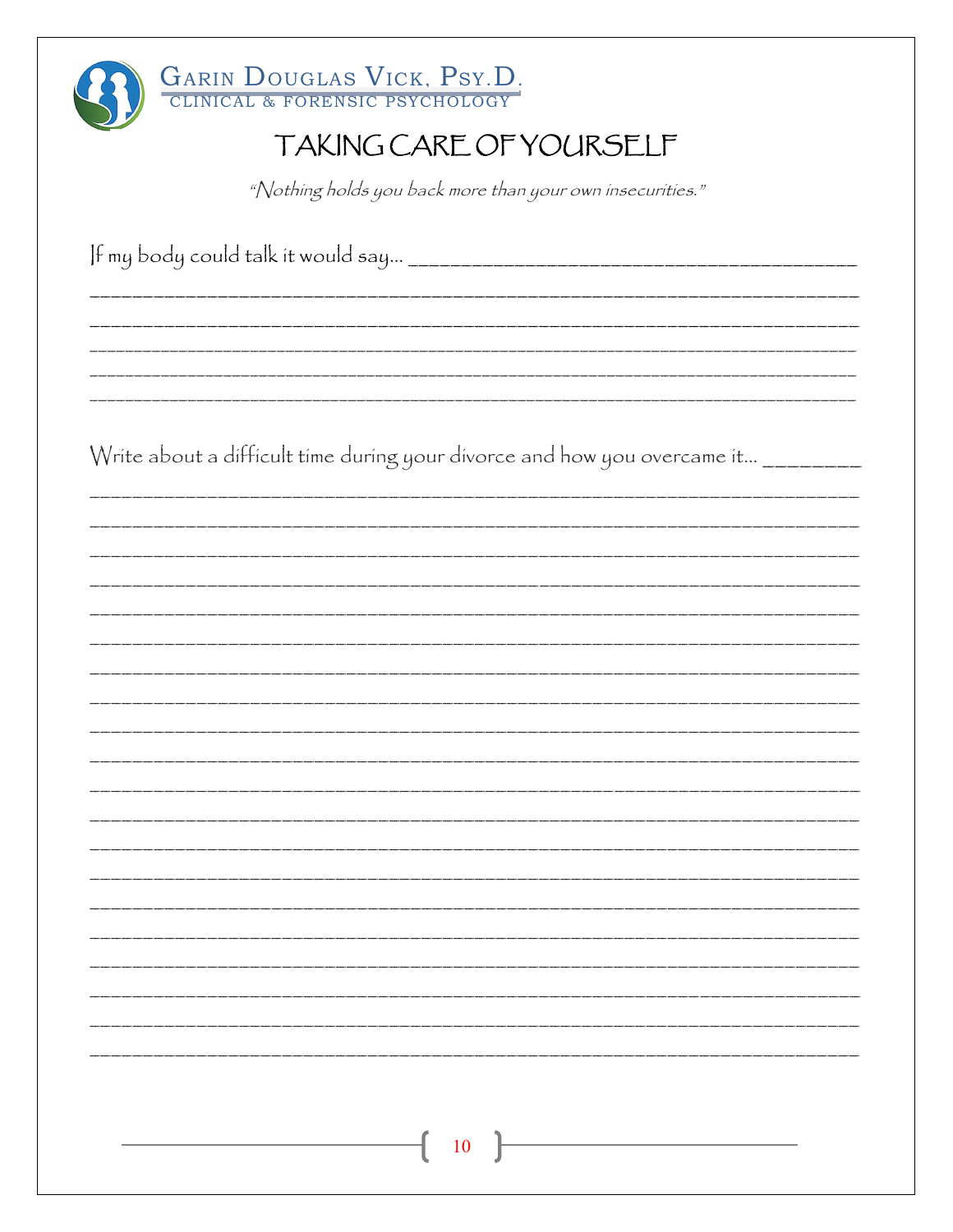| GARIN DOUGLAS VICK, PSY.D.<br>TAKING CARE OF YOURSELF                            |
|----------------------------------------------------------------------------------|
| "The secret of getting ahead is getting started." - Mark Twain                   |
|                                                                                  |
| What is something that you have not overcome yet related to your divorce _______ |
|                                                                                  |
|                                                                                  |
|                                                                                  |
|                                                                                  |
|                                                                                  |
|                                                                                  |
|                                                                                  |
|                                                                                  |
|                                                                                  |
|                                                                                  |
|                                                                                  |
|                                                                                  |
|                                                                                  |
|                                                                                  |
|                                                                                  |
|                                                                                  |
|                                                                                  |
|                                                                                  |
| $11\,$                                                                           |
|                                                                                  |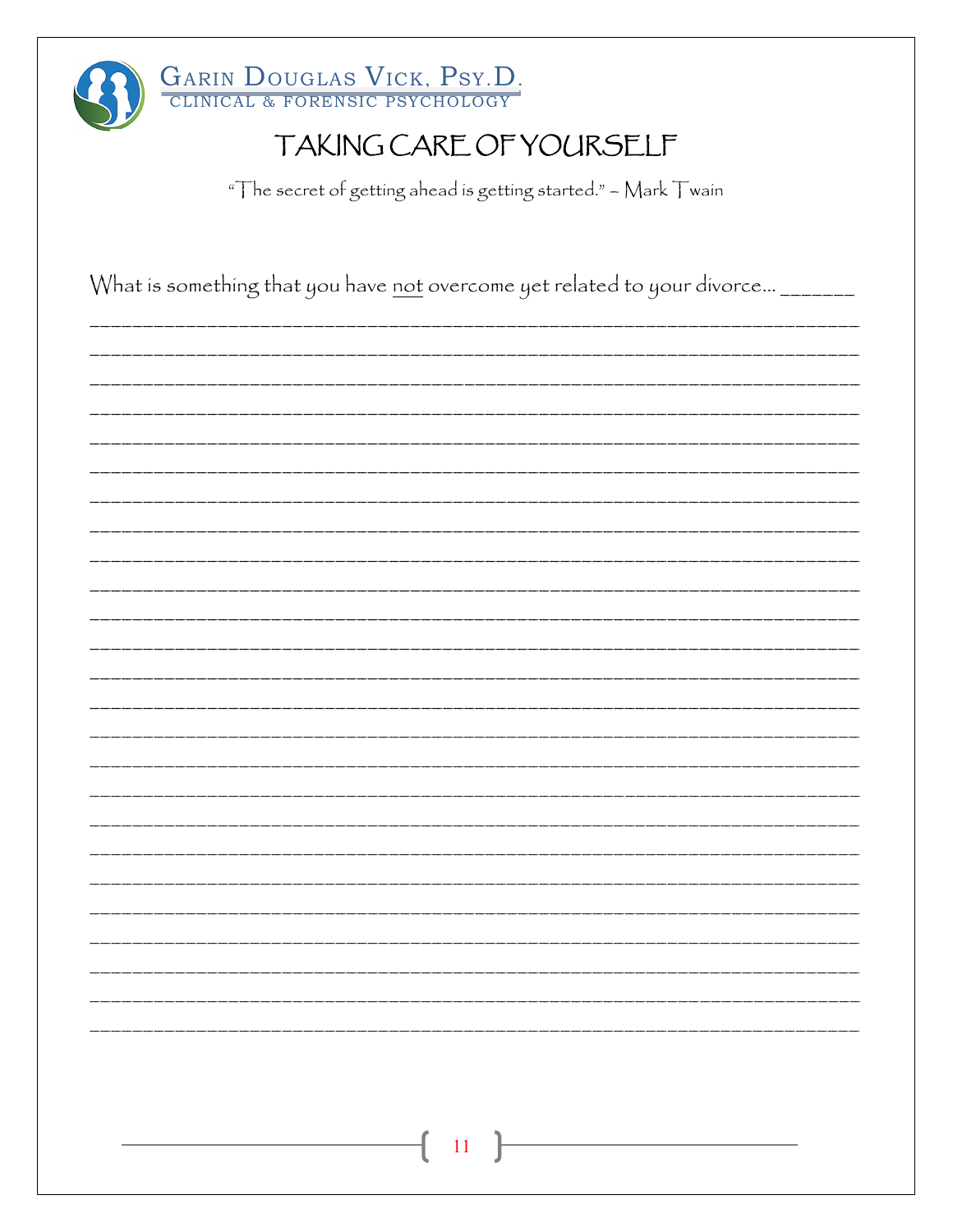| GARIN DOUGLAS VICK, PSY.D.<br>TAKING CARE OF YOURSELF                                      |
|--------------------------------------------------------------------------------------------|
| "Don't allow someone to treat you poorly just because you love them." - Purelovequotes.com |
| Write about your co-parenting victories this week ___________________________              |
|                                                                                            |
|                                                                                            |
|                                                                                            |
|                                                                                            |
|                                                                                            |
|                                                                                            |
|                                                                                            |
|                                                                                            |
|                                                                                            |
|                                                                                            |
|                                                                                            |
|                                                                                            |
|                                                                                            |
|                                                                                            |
|                                                                                            |
| Why do you consider yourself worthy of love and respect _____________________              |
|                                                                                            |
|                                                                                            |
|                                                                                            |
|                                                                                            |
|                                                                                            |
|                                                                                            |

 $\begin{array}{c} \begin{array}{c} \hline \end{array} \end{array}$  12  $\begin{array}{c} \end{array}$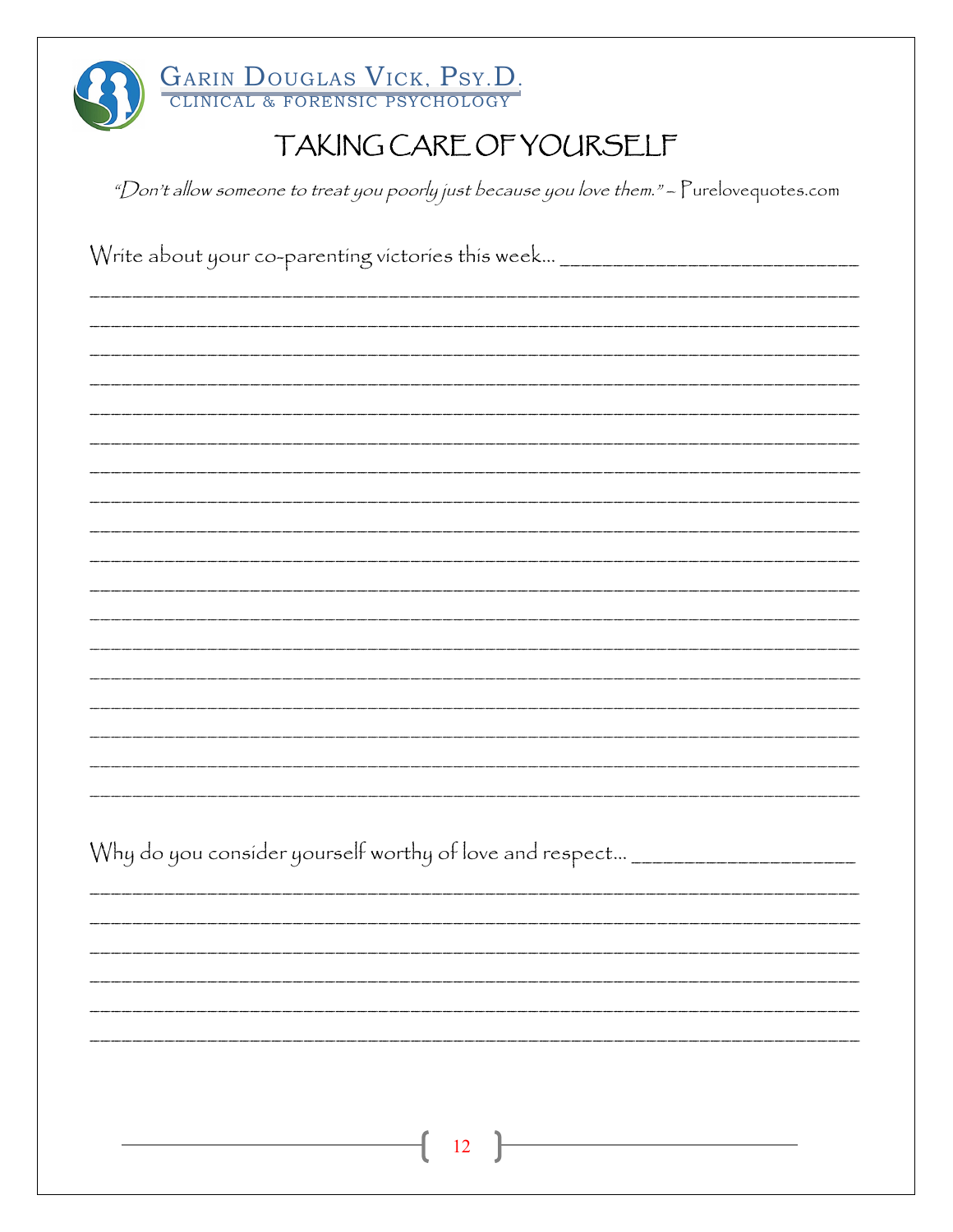| <b>GARIN DOUGLAS VICK, PSY.D.</b><br>CLINICAL & FORENSIC PSYCHOLOGY                |
|------------------------------------------------------------------------------------|
| TAKING CARE OF YOURSELF                                                            |
| "/f your compassion does not include yourself, it is incomplete." - Jack Kornfield |
|                                                                                    |
|                                                                                    |
|                                                                                    |
|                                                                                    |
|                                                                                    |
|                                                                                    |
|                                                                                    |
|                                                                                    |
|                                                                                    |
|                                                                                    |
|                                                                                    |
|                                                                                    |
|                                                                                    |
|                                                                                    |
|                                                                                    |
| Write about a teacher or mentor who has made a positive impact on your life ____   |
|                                                                                    |
|                                                                                    |
|                                                                                    |
|                                                                                    |
|                                                                                    |
| 13                                                                                 |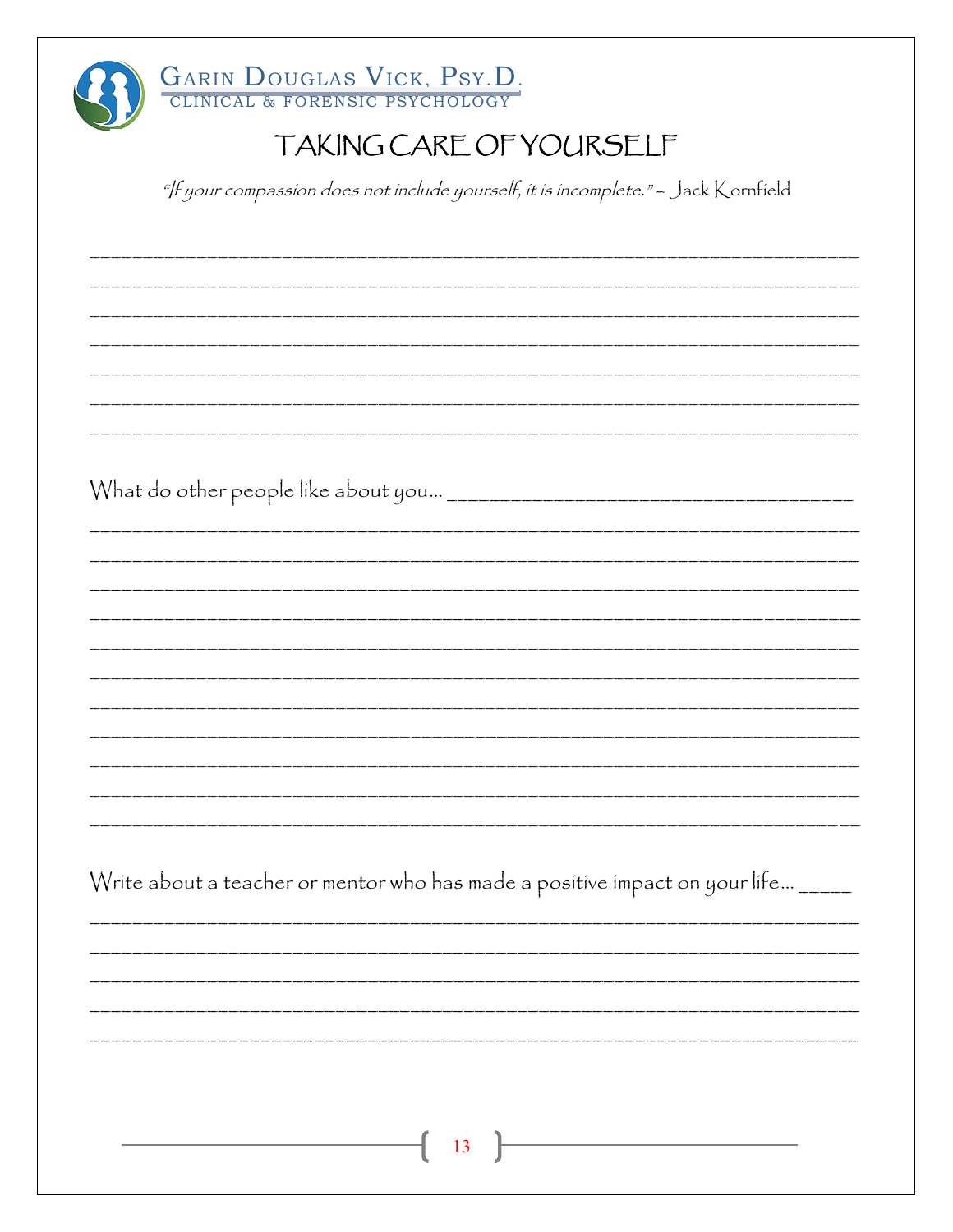| GARIN DOUGLAS VICK, PSY.D.<br>TAKING CARE OF YOURSELF<br>"Always find time for the things that make you feel alive." - Unknown |
|--------------------------------------------------------------------------------------------------------------------------------|
| What is the biggest accomplishment in your professional and or personal life ____                                              |
|                                                                                                                                |
|                                                                                                                                |
|                                                                                                                                |
|                                                                                                                                |
|                                                                                                                                |
|                                                                                                                                |
|                                                                                                                                |
| 14                                                                                                                             |